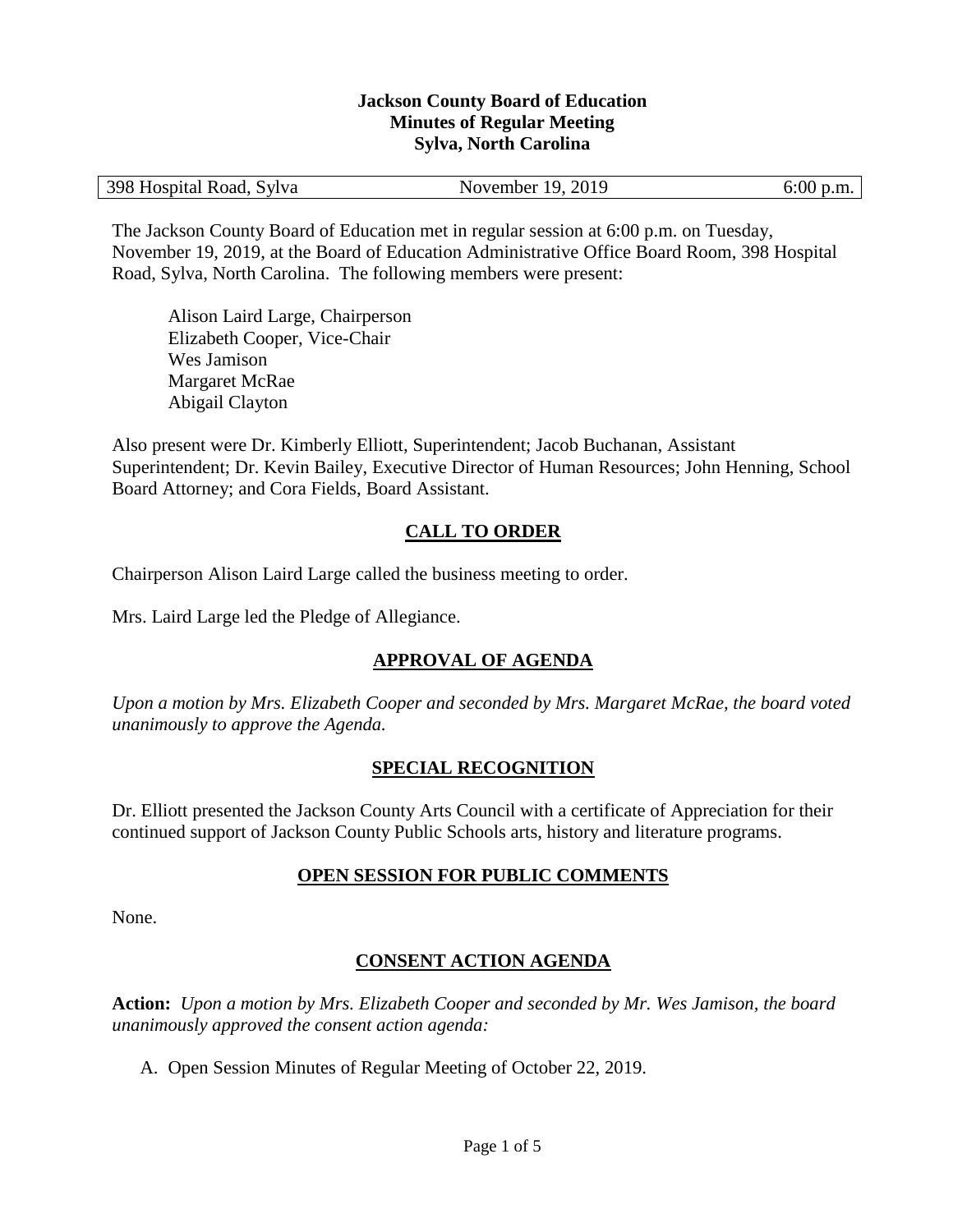### **INFORMATION AGENDA**

### A. **Agenda Item**: Superintendent's Report

**Presenter:** Dr. Kimberly Elliott, Superintendent

#### Dr. Elliott reported on the following:

- 1. Dr. Elliott announced that Evelyn Graning, Principal SMHS, Eleanor Macaulay, Principal FES, Melanie Jacobs, Principal JCEC, and Kathryn Kantz, Principal CVES, received State Accountability Bonuses for 2018-2019 for graduation and growth at their respective schools.
- 2. Dr. Elliott attended the regional visit at the Jackson Community School from the state Teacher of the Year committee. Dawn Gilchrist, JCPS TOY has been named as one of two finalists for the Western Region.
- 3. Dr. Elliott announced that the SMHS Mustangs football team are the 2019-2020 Conference Champions.
- 4. Evelyn Graning, SMHS Principal, has been invited to be a panelist at WRESA.
- 5. Dr. Elliott attended the New Century Scholars induction ceremony on Monday, Nov. 18 and said that this was the largest group of inductees.
- 6. Dr. Elliott informed the board that we still do not have an approved state budget. She said that they continue to pass mini bills and that JCPS is continuing to operate on the approved interim budget.
- 7. Dr. Elliott received a letter from the National Board for Professional Teaching Standards that JCPS is being named a National Board Accomplished District. Accomplished District. 49 teachers have attained National Board certification.
- 8. Dr. Elliott presented certificates from DPI for graduation and exceeding and expected growth to the Principals from JCEC, for 100% graduation rate and achieving expected academic growth; BREC, for achieving a 95.7% graduation rate; FES for exceeding academic progress; SMHS, for exceeding academic growth; CVES, for achieving expected academic progress; JCS, for achieving expected academic progress; and SCES, for achieving expected academic progress for 2018-2019.
- 9. Dr. Elliott announced that Eleanor Macaulay has been named to the State Board Literary Taskforce related to early reading instruction and teacher preparation.
- B. **Agenda Item:** Audited Financial Statements for 2018-2019 **Presenter:** Mike Wike, Anderson, Wike & Smith PLLC

Mr. Wike presented the board with the 2018-2019 Audited Financial Statements with a unmodified clean audit report.

C. **Agenda Item**: Unaudited Financial Summary **Presenter:** Mrs. Kristie Walker, Chief Financial Officer

Mrs. Walker presented the Unaudited Financial Summary for November 2019.

# **ACTION AGENDA**

A. **Agenda Item:**Resolution Urging the State to Take Action to Remit Civil Penalty and Forfeiture Funds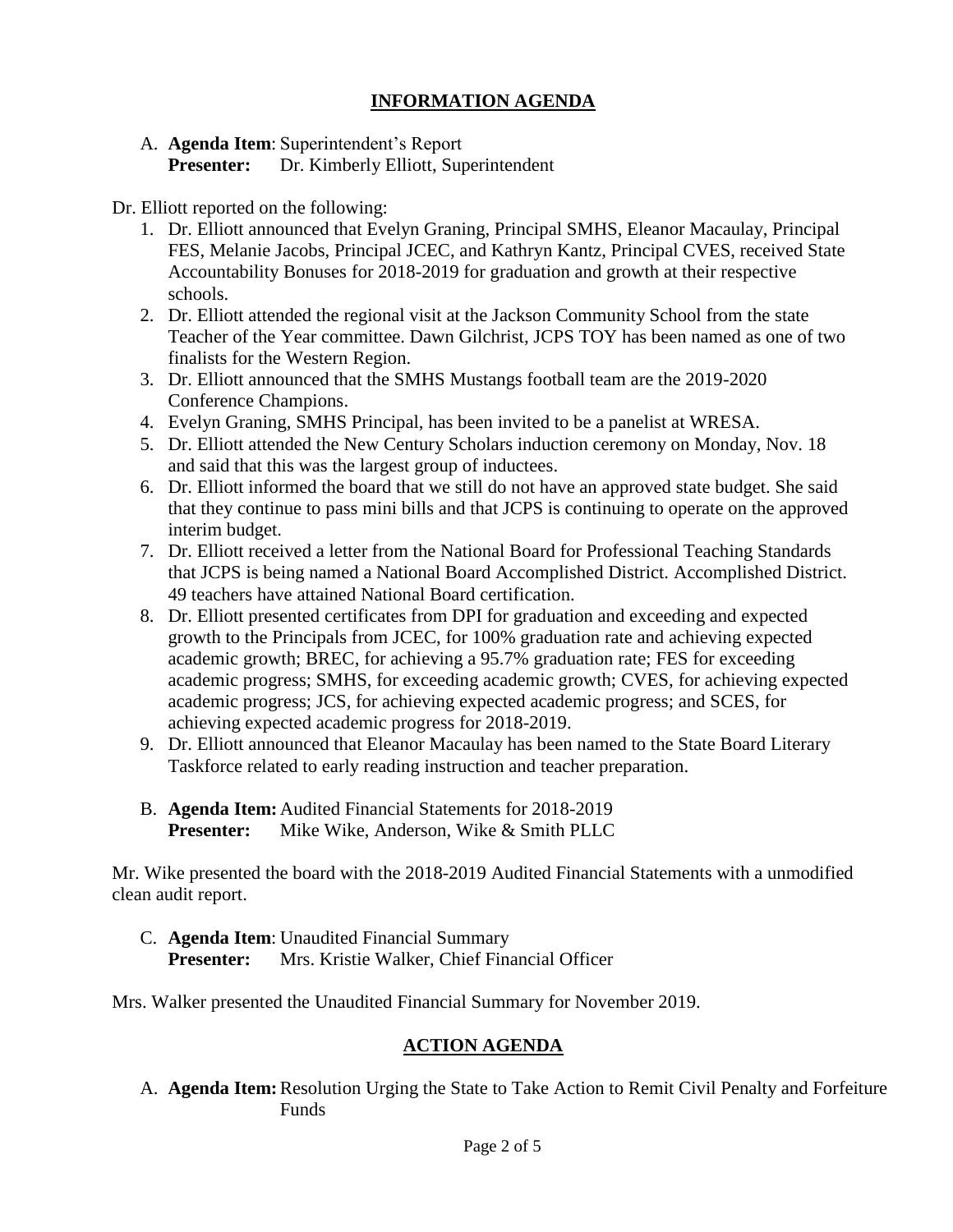**Presenter:** Dr. Kimberly Elliott, Superintendent

Dr. Elliott presented the board with a resolution urging the State to take action to remit civil penalty and forfeiture funds and asked for board approval.

**Action**: *Upon a motion by Mrs. Elizabeth Cooper and seconded by Mrs. Abigail Clayton, the board voted unanimously to approve the Resolution Urging the State to Take Action to Remit Civil Penalty and Forfeiture Funds.*

### B. **Agenda Item:** Field Trips **Presenter:** Dr. Kimberly Elliott, Superintendent

- 1. Jackson County Early College, Grade 11 12, Washington D.C., Oct. 13 to 16, 2020, TT 6297.
- 2. Scotts Creek Elementary School, Grade 8 Outerbanks, April 28, 2020 to May 1, 2020, TT6159.

Dr. Elliott reviewed the above listed Field Trips and asked for board approval.

**Action**: *Upon a motion by Mrs. Elizabeth Cooper and seconded by Mrs. Margaret McRae, the board voted unanimously to approve the above listed field trips.*

C. **Agenda Item:** Superintendent Recommendation for Low Performing Schools **Presenter:** Jacob Buchanan, Assistant Superintendent

Mr. Buchanan presented the second reading of the Superintendent Recommendation for Low Performing Schools and asked for board approval.

**Action:** *Upon a motion by Mrs. Elizabeth Cooper and seconded by Mr. Wes Jamison, the board voted unanimously to approved the Superintendent Recommendation for Low Performing Schools.*

### **CLOSED SESSION**

*The board unanimously approved a motion by Mrs. Elizabeth Cooper and seconded by Mrs. Abigail Clayton, to enter into closed session pursuant to G.S. 143.318.11 for the following purposes: under subsection; (a) (1) to prevent the disclosure of privileged or confidential personnel information pursuant to G.S. 115C-319-32 and (a) (3) to discuss matters protected by attorney-client privilege.* 

*Upon a motion by Mrs. Elizabeth Cooper and seconded by Mrs. Margaret McRae, the board voted unanimously to return to open session.*

### **OPEN SESSION**

**Action:** *Upon a motion by Mrs. Elizabeth Cooper and seconded by Mr. Wes Jamison, the board unanimously approved the consent action agenda:*

A. Closed Session Minutes of Regular Meeting of October 22, 2019.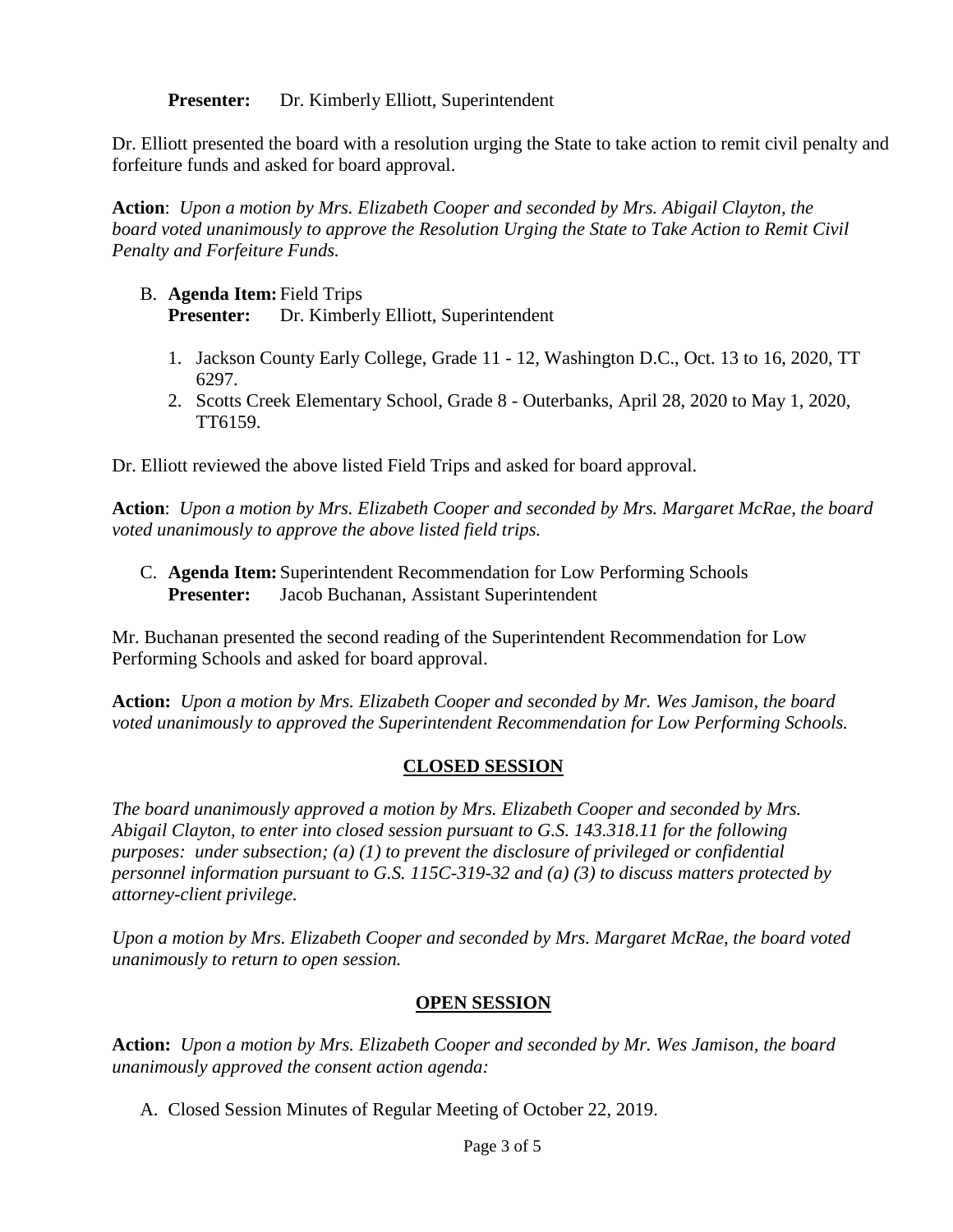### **PERSONNEL ACTION AGENDA**

**Action:** *Upon a motion made by Mrs. Elizabeth Cooper and seconded by Mr. Wes Jamison, the board voted unanimously to approve the personnel agenda as recommended by Dr. Elliott. The board unanimously approved the following recommendations:*

#### **Employee Recommendations:**

- 1. Brooks, Bridgette Tutor, Smokey Mountain Elementary School
- 2. Crawford, Nancy Substitute Bus Driver, Fairview Elementary School
- 3. Dotson, Woody Transportation Coordinator, Bus Garage
- 4. Eyler, James Activity Bus Driver, Smoky Mountain High School
- 5. Francis, Josh Transportation Director, Bus Garage
- 6. Jamison, Charity Tutor, Smokey Mountain Elementary School
- 7. Mathis, Donna Teacher Assistant, Cullowhee Valley Elementary School
- 8. Medford, Julia Teacher, Scotts Creek Elementary School
- 9. Morris, Ron School Nutrition Substitute, Smoky Mountain High School
- 10. Ratcliffe, Nicholas Technology Technician III, Central Office
- 11. Schultz, Deborah Part-time Custodian, Smoky Mountain High School
- 12. Shehan, Kylea Anne Afterschool Assistant, Scotts Creek Elementary School

#### **Employee Resignations:**

- 1. Arrington, Brandon Custodian and Bus Driver, Cullowhee Valley Elementary School
- 2. Gaddis, Leigh MaShon Afterschool Assistant, Cullowhee Valley Elementary **School**
- 3. Hyatt, Steven Assistant Coach Boys Basketball, Smokey Mountain Elementary School
- 4. Kirsch, Seth Bus Driver and Custodian, Smoky Mountain High School

#### **Staff, Non-Staff and Returning Coach Recommendations:**

- 1. Buchanan, Wendy Head Coach Cheer, Fairview Elementary School New Non-**Staff**
- 2. Cody, Stephen Jeremy Head Coach Boys Basketball, Fairview Elementary School Returning Non-Staff
- 3. Danner, Shane Assistant Coach Girls Basketball, Fairview Elementary School New Non-Staff
- 4. Dean, Zoey Assistant Coach Cheer, Cullowhee Valley Elementary School New Non-Staff
- 5. Dietz, Mary Head Coach Junior Varsity Softball, Smoky Mountain High School New Non-Staff
- 6. Friesen, Cassandra Head Coach Soccer, Cullowhee Valley Elementary School New Staff
- 7. Gentry, Logan Head Coach Swim, Smoky Mountain High School Returning Non-**Staff**
- 8. Haney, Dean Assistant Coach Swim, Smoky Mountain High School Returning Non-Staff